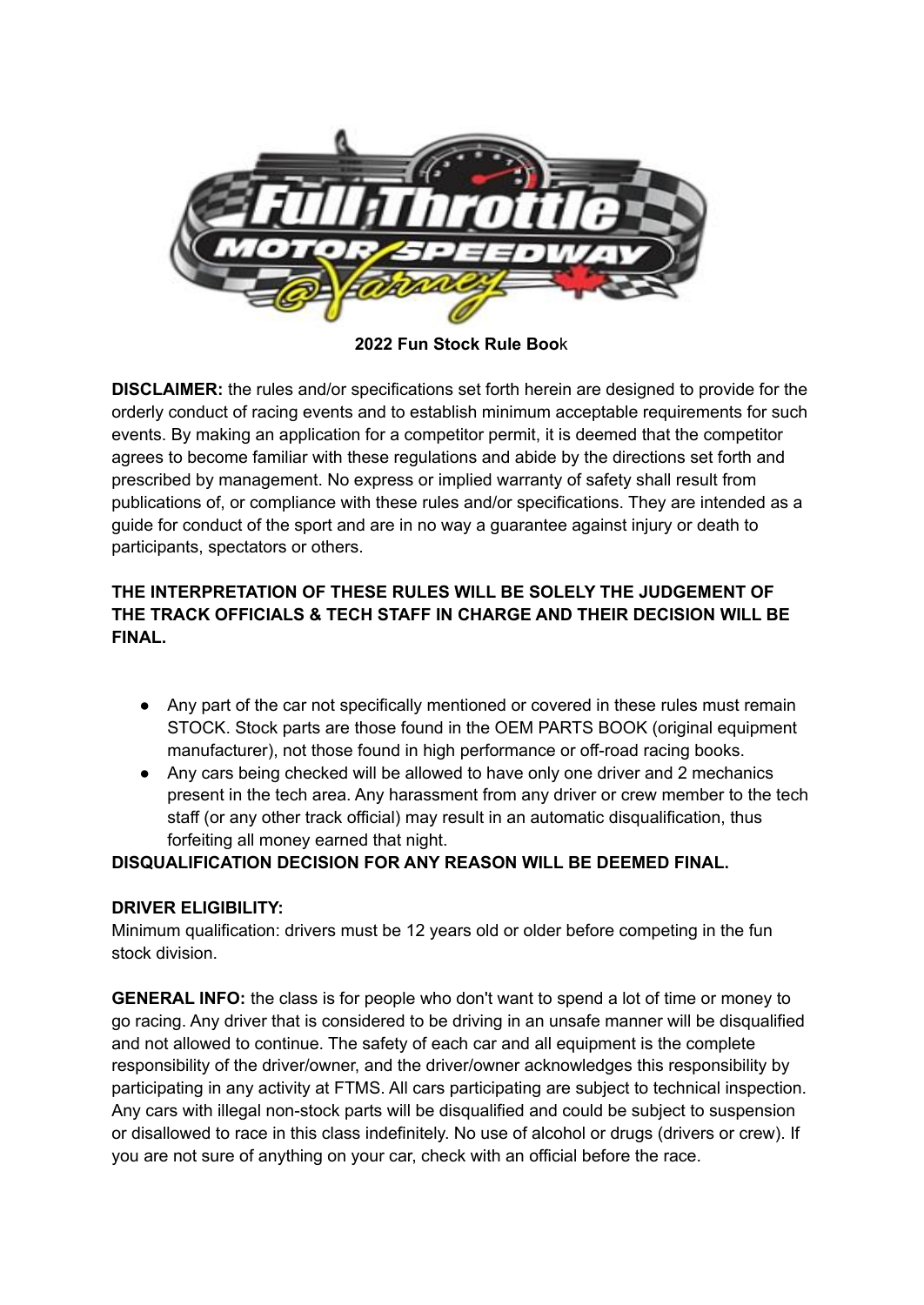#### **TECHNICAL INSPECTION:**

FTMS reserves the right to perform technical inspection on any car at any time. Any participant who refuses to allow tech officials to inspect their car will be subject to the following: disqualification from the event, loss of points and monies earned for the event, subject to suspension or disallowed to race in the class indefinitely.

Participants found to be illegal and disqualified during technical inspection shall be subject to the following: disqualified and could be subject to suspension or disallowed to race in this class indefinitely, loss of points and monies earned in that event, if found illegal on a double feature, the car will be declared illegal for both races and will not receive points or monies earned for that event.

A second infraction for deemed illegal or technical issues will result in the following: disqualification from that event, loss of points and money earned for that event, TOTAL LOSS OF ALL ACCUMULATED POINTS TO DATE.

THE SPEEDWAY RESERVES THE RIGHT TO CONFISCATE ANY ILLEGAL COMPONENTS AT ANY TIME.

### **SAFETY:**

An approved DOT SNELL SA2015 or better helmet must be worn in all race events. Helmet must be in good condition.

Eye protection must be worn if the helmet has no visor.

Must have 4 point racing belts in good condition (5yr expiry).

Racing window net mandatory with quick release.

Racing gloves are mandatory.

Racing flame retardant suit is mandatory.

All cars must have a push off pull on type switch to shut off the electric fuel pump mounted on the roof, or where a track official can reach it if the fuel pump is not run on a stock relay. All cars must have a charged fire extinguisher securely mounted.

Head and neck restraint recommended (30lb weight break for approved neck restraint). Full containment seat recommended (20lb weight break for approved seat).

**RADIO:** one way radios are mandatory. Two way radios are not allowed.

**ROLL CAGE:** minimum 4 point roll cage mandatory. Must be minimum 1 3/4" x .095" round tubing wedded to 2" x 2" x .100" square tube or minimum 1  $\frac{3}{4}$  " x .095" round or 6" x 6" x 3/16" plate welded or bolted to floor with minimum four 7/16" bolts with large washers. Cage must have a horizontal minimum 1  $\frac{3}{4}$ " x .095" bar behind the seat and horizontal dash bar. Two driver door bars a minimum of 1 3/4:" x .095" is mandatory with stock inner panels or three door bars with two vertical bars between door bars with the inner panel removed. Minimum two door bars on passenger side or X to front and rear uprights. All welds must be complete around bars.

Rub rails are allowed on the driver and passenger doors. Maximum 1" x 2" x 3/16" rub rail bolted with a minimum of 8 bolts. Bolts must be a minimum of 7/16" or ½" carriage bolts. Must be bolted tightly to the body with large washers.

Bars must be padded where driver contact may occur.

Front hoop allowed - must be welded to the roll cage. Maximum 1  $\frac{3}{4}$ " x .095" round. All bars must be under the hood or bumper.

Rear hoop allowed - must be welded to the roll cage.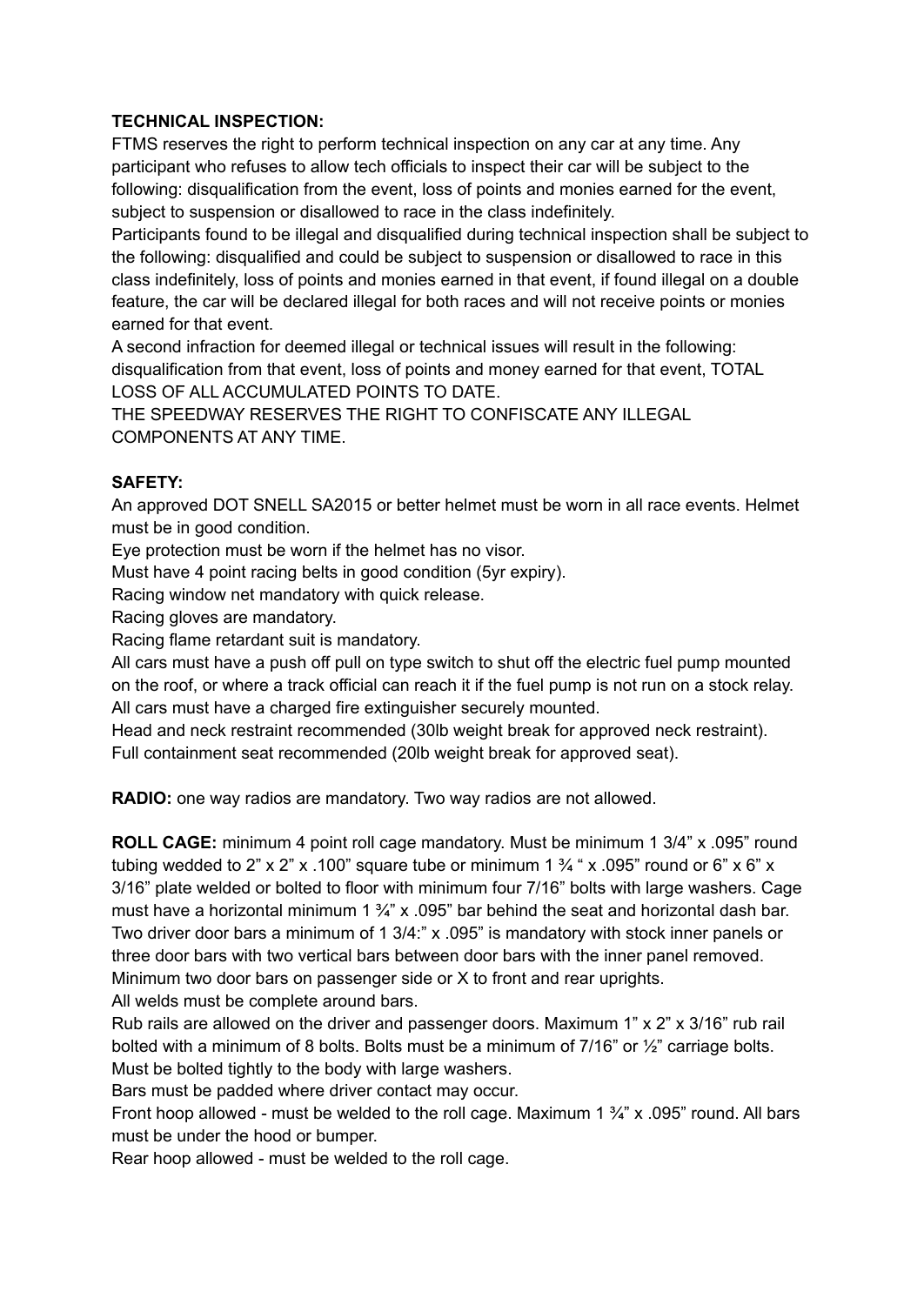### **CARS PERMITTED:**

1984 and newer FRONT WHEEL DRIVE STOCK 3 AND 4 CYLINDER CARS. any 2 door, 4 door sedan, hatchback or wagon. NO TURBO CARS, NO SUPERCHARGED CARS, NO ROTARY ENGINE CARS, NO DOHC VTEC, NO VANS, NO TRUCKS, NO CONVERTIBLES, NO REAR WHEEL DRIVE.

4 WHEEL DRIVE CARS WILL BE ALLOWED WITH THE REAR DRIVE SHAFT REMOVED.

## **BODY:**

Doors must be welded or bolted.

Hood pins required for quick access. Factory latch must be removed.

No gutting of hood, trunk lid/hatch, roof or any interior metal.

Sunroof must be replaced with metal.

Bumpers can be from another car but cannot be wider than the original bumper (no sharp edges).

Front and rear bumpers must have stock appearing plastic covers and must be securely fastened. Rear bumper can be tubing, and must have a stock appearing cover.

Wheel arches can be trimmed for wheel clearance.

All glass and flammable material must be removed with the exception of the windshield, dashboard (can be removed or remain), and a stock steering column only.

Quick release steering wheel will be allowed.

All taillights, headlights, and trim must be removed.

Paint and numbers must be neat. Clear sharp numbers with contrasting colors only. No silver or gold numbers. No messy spray bomb numbers.

No vulgar writing or pictures allowed.

Rookie drivers with less than one season of stock car racing experience must run a minimum yellow 1 ½" x 12" horizontal stripe on the trunk lid or hatch.

### **WINDSHIELD:**

Stock windshield allowed, or can be replaced with minimum 1/8" lexan.

### **BATTERY:**

Can be moved and must be securely mounted to the floor with a minimum of two 7/16" threaded rods with large washers with a strong flat bar across the top of the battery. Must be in a spill proof container or covered with an airbag, if in the interior of the car. If the battery is not secure it will have to be moved under the hood.

### **FUEL TANK:**

Gas tank in original position under rear floor allowed. Must have secure straps and no leaks. Extra straps or skid plate recommended.

Gas tank that is under the trunk floor must be replaced with a steel fuel tank with a maximum capacity of 8 gallons or racing fuel cell. Must be placed in the trunk. Must be securely mounted with a minimum of two straps 1"  $\times$  1/8" bolted to the trunk floor. Must have a 22 gauge steel firewall between driver and fuel tank or fuel cell.

Rear hoop allowed, must be welded to the roll cage.

NO STOCK TANKS IN THE TRUNK. Will be allowed only if it comes stock. Rubber fuel line cannot run inside the car interior.

No leaking fuel lines.

Steel fuel filters only. NO plastic filters.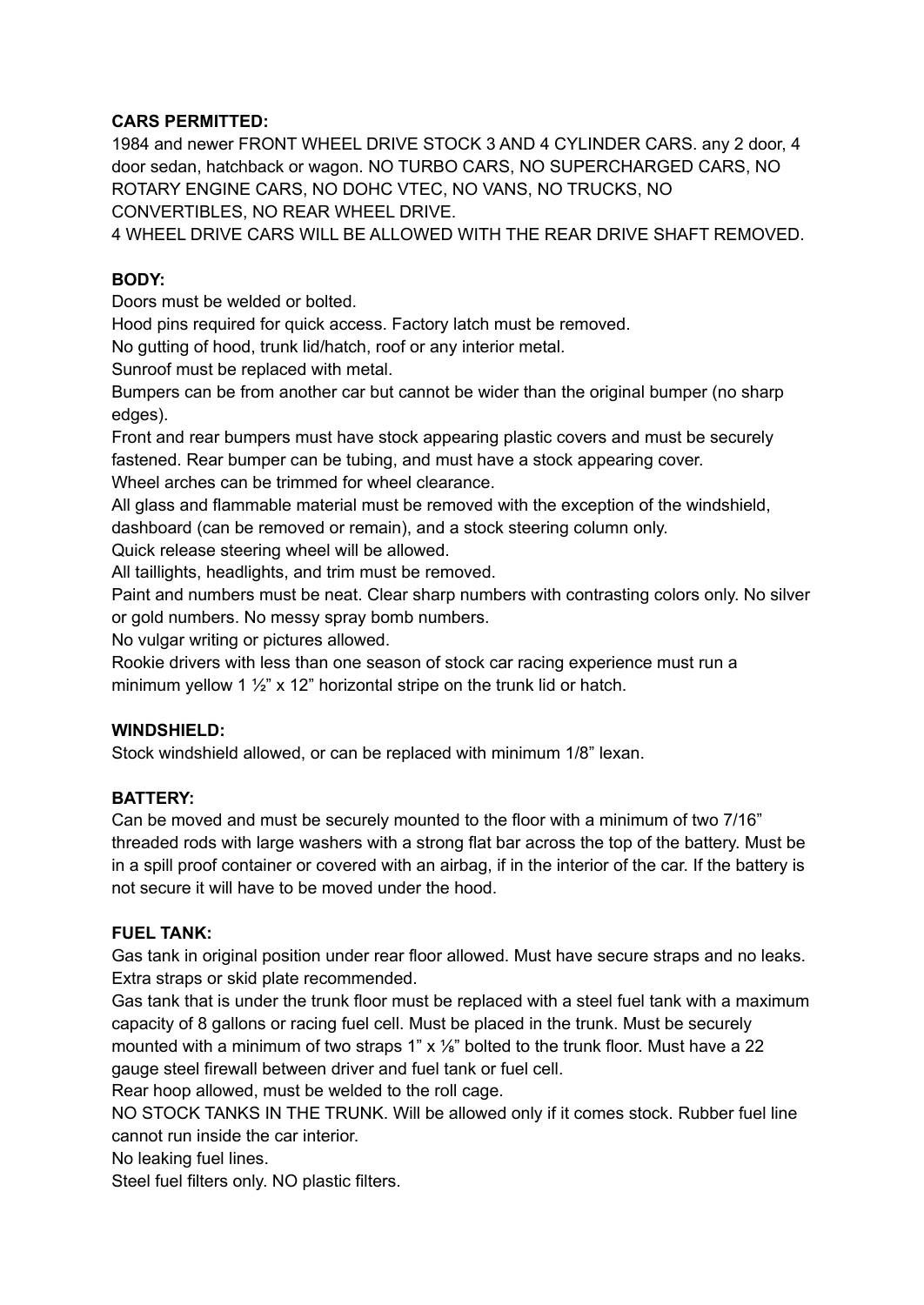### **BRAKES:**

Brakes must be working on all 4 wheels. No drilled or slotted rotors. Performance brake pads and brake shoes allowed, cannot be modified. Brake ducts allowed. No brake fans. Metal cooling fins allowed behind rims. NO BRAKE SHUT OFFS.

#### **WHEELS AND TIRES:**

Any stock offset steel or stock offset aluminum rims, 7" racing rim allowed on the right front no less than 4" backspacing.

Maximum 6.5" rim measured bead to bead.

13", 14", 15", or 16" rims and tires allowed. Rims must be the same size on all 4 corners.

55, 60, 65, 70, or 75 series tires only.

\*any car 100lbs over minimum weight will be allowed 50 series tires\*

All tires and rims must be the same diameter.

Must be 400 or more tread wear rating.

No snow and ice tires.

No racing tires.

No tires shaving, grooving or siping.

Hubcaps and wheel weights must be removed.

1" wheel nuts on the right front mandatory.

#### **SUSPENSION:**

Springs, shocks, steering, and bushings must be stock or stock replacement. No poly bushings. Springs must be equal side to side. One new and one old spring will not be allowed - replace in pairs only. No lowering springs, no cut springs, no modifying springs. Sway bar links and bushings must be stock and the same left to right.

\*camber maximum on right and left front 2" measured at top and bottom of the rim with a level. Minor modifications or smaller grade 8 bolt spindle or camber kit or offset ball joint allowed to achieve camber on the front.

Camber maximum on left rear and right rear 1/2 " measured at top and bottom of the rim with a level to allow for damaged or bent parts ( pre race ). Damage during the event more than  $\frac{1}{2}$ " will have to be repaired for the following week.

Caster must be within stock adjustments.

\*one rubber spring spacer per corner allowed\*

All suspension must be stock with no modifications or racing parts. Weak parts can be reinforced.

### **COOLING SYSTEM:**

No antifreeze. WATER ONLY.

Cooling system must be flushed with water.

Any automobile radiator allowed.

No racing radiators.

Any electric fan allowed.

Two horizontal maximum 2" tubing allowed at the front of the radiator with two vertical supports. All bars must be under the hood or bumper.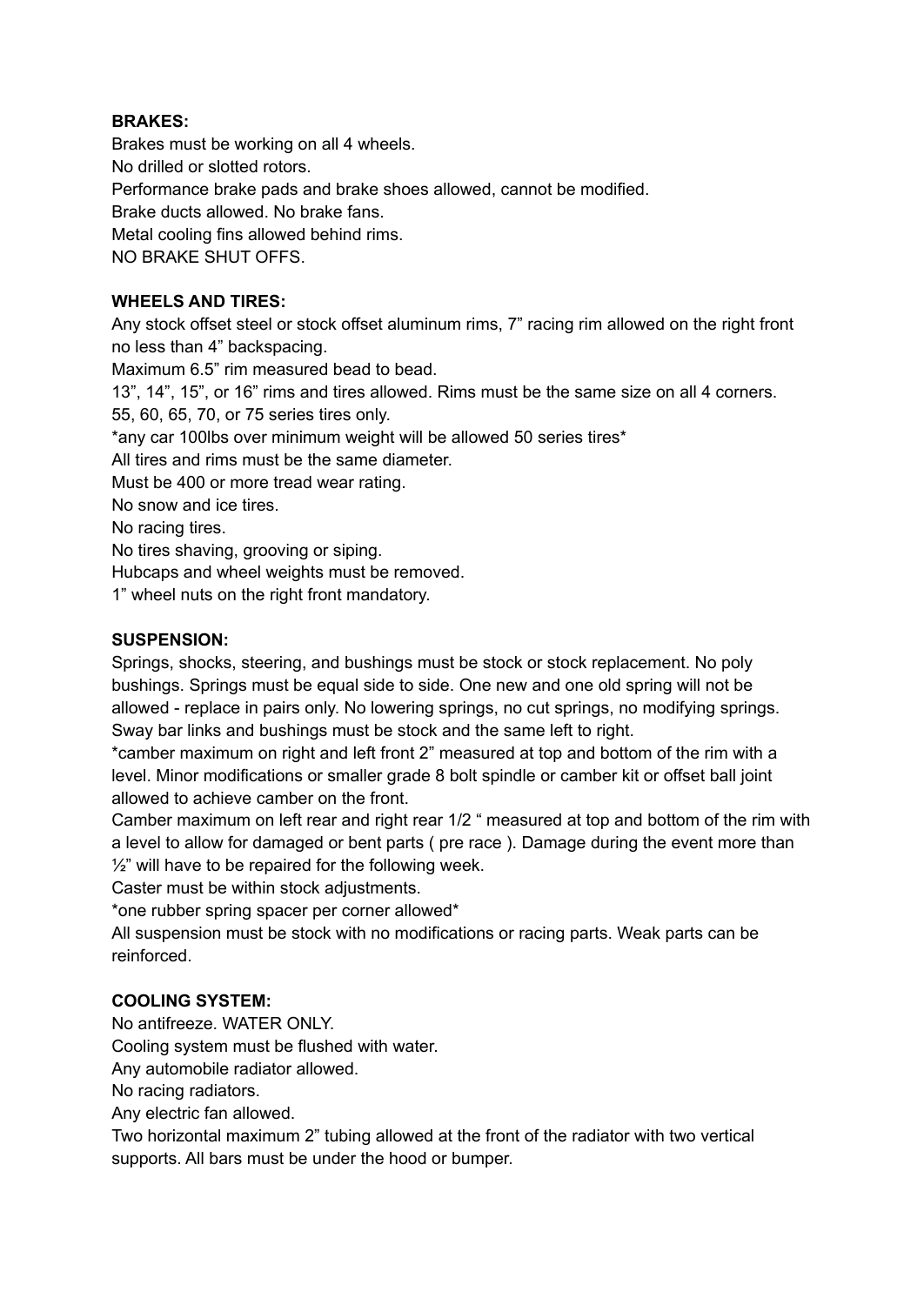Front hoop allowed and must be welded to the roll cage. Maximum 1 3/4 " x .095 round. All bars must be under the hood or bumper.

#### **ENGINE:**

MUST BE STOCK 3 OR 4 CYLINDER ONLY. NO MODIFICATIONS. NO PERFORMANCE PARTS.

No turbos, superchargers, rotary engines, dohc vtec allowed.

Must have an air filter element.

Aftermarket performance filters, cone type filters and cold air tubes allowed.

Stock ECM only. No modifying or reprogramming. ECM can be claimed by the track. If ECM is modified, reprogrammed or claim is refused, car and driver will be disqualified and loss of all points to date and car/driver will be suspended for one year. ECM can be exchanged by an official at any time.

#### **TRANSMISSION:**

Stock transmission for year, make, and model. Manual or automatic for the year, make and model only. Gears must be stock for year, make and model. No lightning or flywheel clutch. 50lbs weight break for automatic transmission.

#### **DIFFERENTIALS:**

Stock only. No locked differentials.

#### **WEIGHT:**

Minimum weight with the driver after the race. Cars with:

Under 100hp - 2000lbs

- 101 110 hp 2100lbs
- 111 120 hp 2200lbs
- 121 130 hp 2300lbs
- 131 140 hp 2400lbs
- 141 150 hp 2500lbs
- 151 160 hp 2600lbs

161 hp or more - 2700lbs

Horsepower as per manufacturer's specifications.

- 50lbs weight break for automatic transmission
- 30lbs weight break for approved neck restraint.
- 20lbs weight break for approved full containment seat.

Cars can be no more than 54% left side weight. For every 50lbs over minimum weight, 1% more left side weight will be permitted.

All weight will be in ballast blocks of no less than 5lbs and must be securely attached with a minimum of 2 bolts and no lower than the floor.

After 2 feature wins a handicap weight of 50lbs will be added to the right side of the car center of the wheelbase and to the far right inside of the rocker panel, and cannot be lower than the floor. If the driver changes to a different car, they will still have to run a 50lb weight handicap. Every feature win after will add a 50lbs weight handicap to the right side of the car center of the wheelbase and to the far right of the inside of the rocker panel. Minimum weight of the car will go up with each 50lbs added. Regular points nights only.

No gutting metal out of the car. If 3 door bars are installed, the steel door panel can be removed.